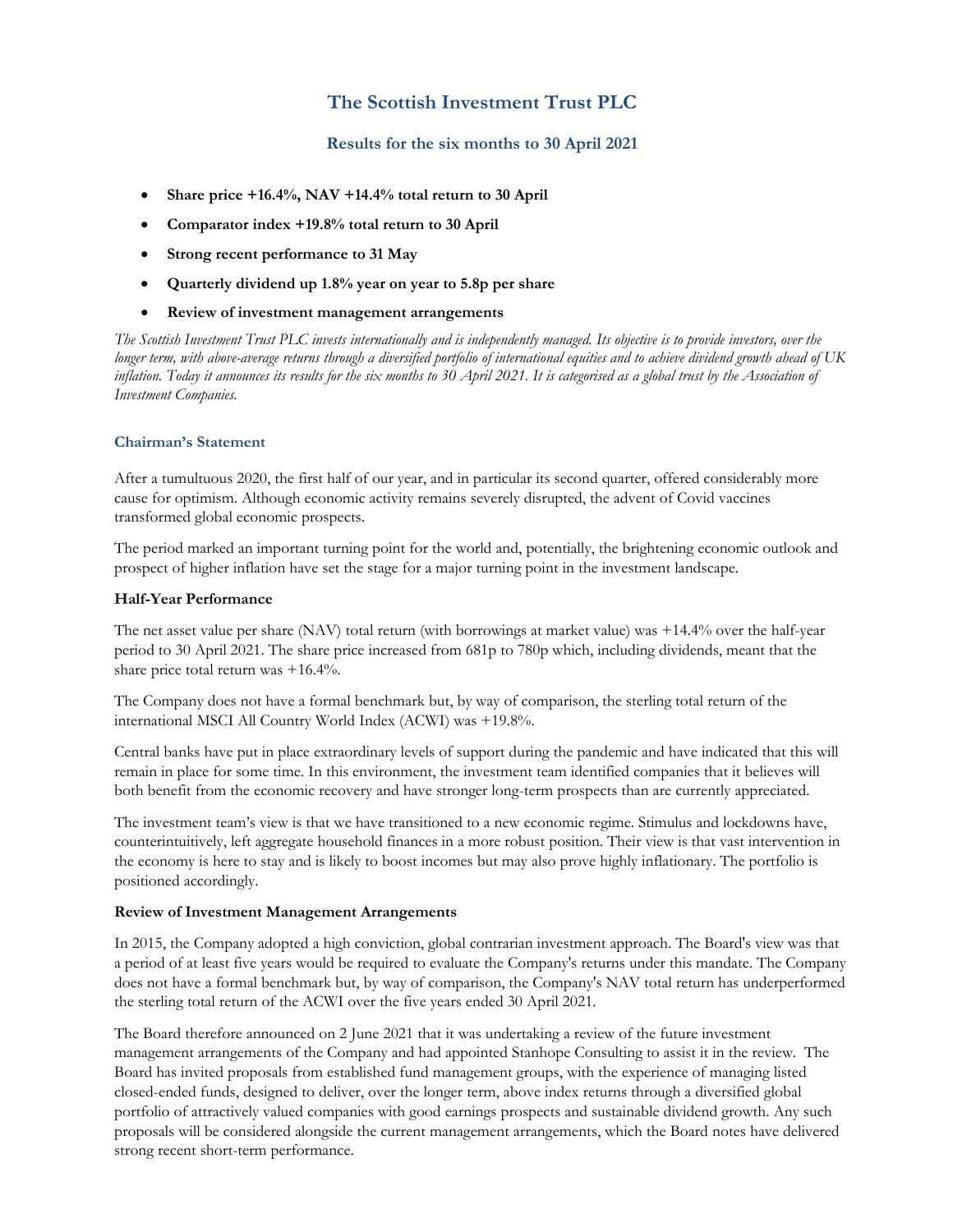There is no certainty that any changes will result from the review. The Board will make further announcements in due course.

The review is focused on ensuring the best long-term outcome for shareholders.

### **Dividend**

As I noted in my previous statement, income generation has been curtailed by the pandemic. Our substantial revenue reserve, built during more plentiful periods, allows us the freedom to invest where we see the best opportunities without interruption to our dividend growth.

The Board announces a second quarterly dividend of 5.8p. This is in line with the target to declare three quarterly interim dividends of 5.8p in the year to 31 October 2021 and to recommend a final dividend of at least 5.8p for approval by shareholders at the Annual General Meeting in 2022. The first 2021 quarterly dividend payment of 5.8p was made in May 2021.

### **Discount and share buybacks**

The Company follows a policy that aims, in normal market conditions, to maintain the discount to NAV (with borrowings at market value) at or below 9%. The average discount over the first half of the year was 10.6%. During the period, 6.4m shares were purchased for cancellation at an average discount of  $10.9\%$  and a cost of  $\ell$ 45.6m. In the same period last year 0.1m shares were purchased.

### **Gearing**

At 30 April 2021, gearing was 7% (31 October 2020: 0%). We continually assess opportunities to utilise gearing for the long-term benefit of shareholders.

### **Recent Performance**

The Company's recent short term performance has been strong with the Company's NAV total return (with borrowings at market value) ahead of ACWI by 8.8% and 6.9% respectively over the three and six month time periods to 31 May 2021. Within the AIC Global sector the Company's NAV total return was ranked first over three months and second over six months to 31 May 2021.

### **Outlook**

We have arguably entered a period of sustained economic recovery. Key to this view is the fact that politicians around the world remain focused on boosting their economies.

We remain mindful that the world is in the midst of a pandemic and, accordingly, there remains the potential for further health concerns which would disrupt this recovery.

The investment team believes that the combination of an economic upswing, constrained supply and abundant monetary and fiscal easing may produce a period of above-average inflation. This could create an environment more favourable to the areas of the market that have been unloved in recent years. Despite the recent narrowing of the dispersion of valuations within the market, the gap between the most and least expensive stocks remains high.

### **James Will**

Chairman

18 June 2021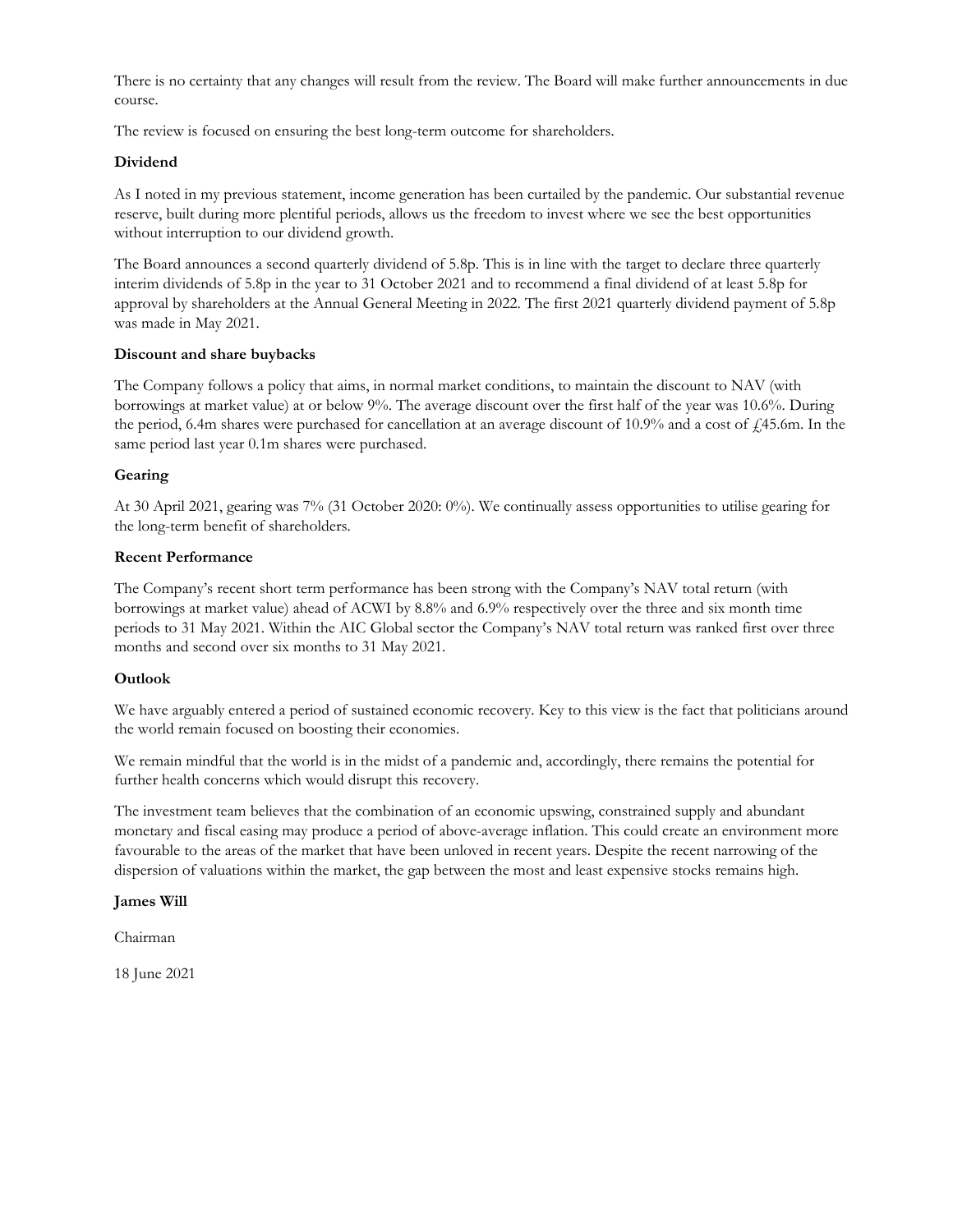#### **Manager's Review**

Although it has been well documented that the way we invest has been unfashionable in recent years, we believe we are well positioned for a sustained change in market leadership which may already be underway.

We have explicitly set out to invest in the unpopular areas of the market. Our view is that this is where we will find the best balance of risk and reward for our investments. Just as importantly, we aim to avoid the losses that accrue to investors who are late to join the party in the popular areas of the market.

Since the financial crisis of 2008/9 we have been in a prolonged period of very low interest rates, apparent low inflation and a seeming decline in real living standards for the majority. Meanwhile investment markets have been awash with liquidity provided through quantitative easing (a technical term for printing money) which has not, until very recently, trickled into the 'real' economy.

Covid was a terrible shock to the world but, from an economic point of view, it ushered in a new approach to fiscal and monetary policy. In essence, the concept of a universal basic income has been established and it is now accepted that the State does not have to commit to 'balance the books' on a through-the-cycle basis.

In the developed world, consumers were better protected during the pandemic than in any downturn in living memory. The build-up of household liquidity and the lack of opportunity to spend it means that the release of pentup demand will be a powerful force. Additionally, the rapid roll-out of Covid vaccines provides investors with a credible roadmap for the normalisation of activity, albeit the last year has shown that even the best laid plans can be derailed.

We expect very loose fiscal and monetary policy combined with a resurgence in demand and constrained supply to lead to rising prices. Central banks are playing down the prospect of inflation as 'transitory'. But, to coin a phrase, 'they would say that, wouldn't they'. Inflation is a tax which will be used to pay for the current stimulatory measures and erode the value of the vast debt piles accumulated before and during the pandemic.

We have arguably shifted to an era of higher 'top line' growth for companies but fuelled, at least in part, by higher prices rather than greater activity. We could be set for the type of inflation not seen since the 1970s and the challenge will be to maintain the purchasing power of any investment.

While the positive change that we expect from our investments does not rely on any particular macro-economic environment, we believe that this changing market regime will provide a tailwind to our portfolio. The recovery and the scope for higher inflation are still deeply underestimated in our view.

Furthermore, the pandemic has been a trigger for companies to push ahead with change that might have been unpalatable in normal times. This is favourable for contrarians with a long-term outlook as it speeds up the pace of change.

Almost as soon as the pandemic began, we set about examining stocks that would be best suited for the eventual recovery. A number of such investments were added last year, and the process accelerated in this period.

Banks are able to increase the spread between their borrowing and lending rates when yields are rising. Meanwhile, with the credit outlook improving, the money set aside early in the crisis to cover anticipated bad debts is now more likely to be returned to shareholders. In the consumer areas, weaker competitors may not survive. This allows the stronger players, with financial flexibility and ambition to adapt, to gain market share. As industry and travel return, so will demand for energy production. These areas of the market have provided useful sources of new investments over the period.

Gold miners remain a key constituent of our portfolio. Gold is a tangible store of worth that holds its value even as money printing devalues the purchasing power of 'fiat' currencies. The miners are historically cheap, making exceptional strides to improve the quality of their businesses and have the potential to pay significantly higher dividends to shareholders over time.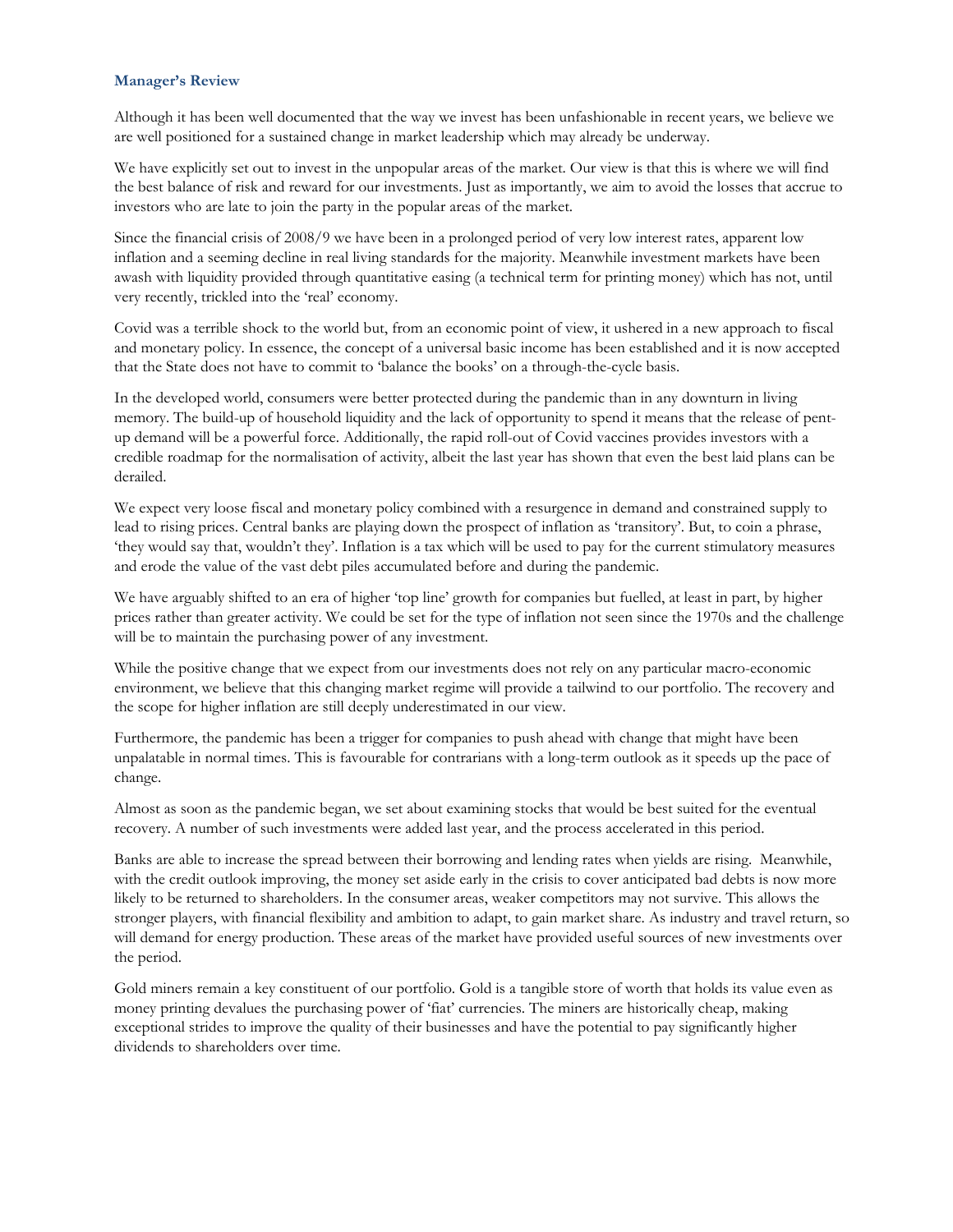### **The portfolio**

It was a busier period for portfolio activity as we shifted further from the relatively defensive position that we had adopted at the outset of the pandemic to a firm recovery footing. Several new investments were added to the portfolio, taking advantage of depressed valuations to buy into stocks that can capitalise on the improving outlook, but also where we could see the prospect of positive change unrelated to any particular macro-economic outcome.

Among consumer discretionary investments, we added US restaurant group **Cheesecake Factory** (+£4.5m total return) which looks set to be a long-term winner in the casual dining segment. Another new addition is theme park operator **Six Flags Entertainment**  $(+2.0\text{m})$ , where efforts to boost profitability provide additional leverage to the recovery as visitors return. Meanwhile, **Whitbread** (- $f(0.1m)$ , the owner of leading UK hotel chain Premier Inn, is poised to deliver meaningful growth, capitalising on its financial flexibility, strong brand, and integrated model.

Several retail and consumer goods companies entered the portfolio. **Capri** (+£4.0m), owner of fashion houses Michael Kors, Versace and Jimmy Choo, is undergoing a turnaround to unlock the full potential of its strong brands. **Hennes & Mauritz** (+ $f(0.8m)$ , the Swedish fashion retailer better known as H&M, is enhancing its strong market position with an innovative online proposition. Meanwhile, UK-based DIY group **Kingfisher** (+£3.6m) has seen a surge in DIY interest during the pandemic, but also stands to benefit from improving trends long beyond lockdowns. We completely sold US retailer **Target** (+ $f$ 1.5m), crystallising solid gains over our holding period as the successful transformation of its online and physical retail channels, a strategy that was particularly advantageous during lockdowns, became widely recognised.

Among our consumer staples investments, **Tesco**  $(+2.6m)$  was sold having successfully restored their strong customer proposition and robust profitability. For our tobacco stocks, we believe that too little credit is given to the durability of cash flows and the transition to lower risk products. Our investment in the sector consists of **Altria**   $(+2.2 \text{m})$  and **Philip Morris International**  $(+0.8 \text{m})$  with **British American Tobacco**  $(+0.7 \text{m})$ , **KT&G**  $(-0.2 \text{m})$ and **Japan Tobacco** ( $-\xi$ 0.6m) being sold during the period.

Our largest gain came from  $BT$  (+ $f(9.3m)$ ). Its turnaround had been obscured by the pandemic, but clarity on fibre regulation alongside the improving economic outlook supported a rebound. Elsewhere within telecoms, Dutch operator  $KPN$  ( $+f$ 1.3m) has been the centre of takeover speculation, highlighting its strong market position and efforts to boost cash flow. We exited holdings in **Telstra** (+£2.4m), **Deutsche Telekom** (+£1.0m), **China Mobile** (-£0.9m) and **Verizon Communications** (-£1.2m) and added South African telecoms multinational **MTN** (+£1.7m), which is undergoing a revival and reshaping of its business after overcoming historic challenges.

The biggest source of disappointment was our gold miners which, following very strong performance in the prior year, lagged in this period. We believe that the building inflationary pressures are not yet fully recognised, and we foresee another leg higher for gold. **Barrick Gold** (-£11.4m), **Newmont** (-£3.9m), **Newcrest Mining** (-£2.3m), **AngloGold Ashanti** ( $-\xi$ 2.3m) and **Gold Fields** ( $-\xi$ 1.7m) all declined.

Our energy investments were lifted by the recovering demand for oil, including **Exxon Mobil**  $(+14.8\text{m})$ , **BP**  $(+1.4$ .4m), **Total**  $(+1.3.8$ m), **Royal Dutch Shell**  $(+1.2.2$ m) and **Halliburton**  $(+1.1.5$ m). **Chevron**  $(+1.2.2$ m) was sold and a new position was taken in US driller **Helmerich & Payne** (-*{*0.2m) which stands to benefit from its advantaged position versus competitors as well as the more favourable industry dynamics.

A recent investment in UK support services group **Babcock International** (+£0.8m) got off to a good start, aided by the new CEO's efforts to reverse an extended period of poor operating performance. We also added Brazilian transport infrastructure operator  $CCR$  ( $-f(0.1m)$ ) which has an opportunity to expand its portfolio of concessions across Latin America while participating in the recovery for travel. The rising likelihood of a return to travel also helped **East Japan Railway** (+ $f(0.2m)$ . **Royal Mail** (+ $f(0.3m)$  gained as it capitalised on rising parcel volumes, while repaired industrial relations paved the way for operational improvements. Meanwhile, we established a position in US industrial equipment giant **General Electric**  $(+10.9m)$ , which is undergoing a significant turnaround under new leadership.

French healthcare giant **Sanofi**  $(+1.2m)$  continues to reshape its business with a view to boosting growth. During the period, we added German healthcare and chemicals group **Bayer**  $(+f(0.1m))$ , where focus is returning to its strong operational outlook as past problems near a resolution.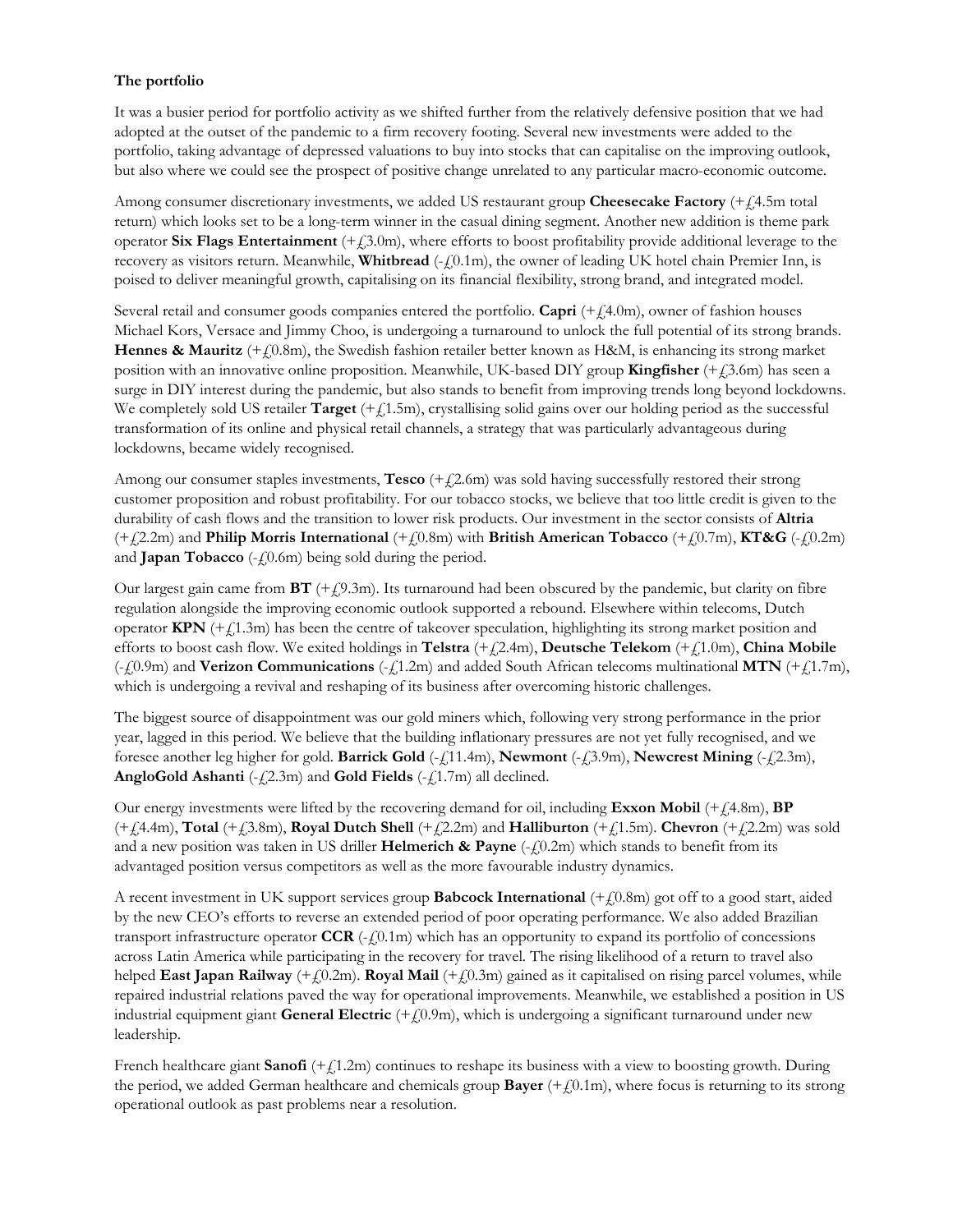We reduced our exposure to utilities in the period, including **United Utilities**  $(+2.2m)$ , **Duke Energy**  $(-1.0m)$ , **Dominion Energy** (- $f(0.2m)$ , **National Grid** (- $f(0.3m)$ , and **Severn Trent** (- $f(0.5m)$ .

In fnancials, many of our investments benefited from the improving lending outlook. Our bank investments included gains from **Banco Santander** (+£4.9m), **First Horizon National** (+£2.8m), **Lloyds Banking** (+£2.0m), **HSBC** (+£1.6m), **Intesa Sanpaolo** (+£1.5m) and **Mitsubishi UFJ Financial** (+£1.2m)**.** A new position in US bank **Wells Fargo** (+£6.3m) made solid gains. Wells Fargo's efforts to overcome legacy issues and grow profitability are not reflected in the lowly valuation in our view. We also added Brazilian bank **Itaú Unibanco** (-£1.3m) which, despite declining in the period, is well placed to participate in the country's improving interest rate outlook. We completely sold **JPMorgan Chase** (+ $f$ 2.8m), locking in profits as diminishing credit concerns drove a rapid recovery for the shares. US insurer  $\text{AIG } (+\text{\textit{f}}0.2\text{m})$  is another new purchase and we believe that hardening prices and self-help are not reflected in the discounted valuation. We also added **Aviva**  $(+1.3m)$ , the UK multinational insurer, which is streamlining its business by monetising lower return overseas operations to refocus its core UK business where it enjoys scale and brand strength. Meanwhile, Dutch life insurer **Aegon** (+ $f$ 3.3m) made further good progress with its transformation strategy.

### **Outlook**

We are on course for an impressive economic rebound. Of course, it cannot yet be said that the pandemic is over and indeed, we can foresee scenarios where the health situation gets worse before it gets better.

Government and central bank support looks set to remain in place for the foreseeable future. The ingredients for rising inflation are in position and, if this is correct, then most investors are unprepared.

The combination of these factors brings sales and earnings growth to a broader cohort of stocks than has been the case in recent years. We believe this will fuel the nascent rotation into the more lowly valued segments of the market which we favour. This is a positive environment for contrarian investors.

#### **Alasdair McKinnon**

Manager

18 June 2021

For further information, please contact: info@TheScottish.co.uk

#### **Our Approach**

To apply our approach, we divide the stocks in which we invest into three categories.

First, we have those that we describe as **ugly ducklings** – unloved shares that most investors shun. These companies have endured an extended period of poor operating performance and, for the majority, the near-term outlook continues to appear uninspiring. However, we see their out-of-favour status as an opportunity and can foresee the circumstances in which these investments will surprise on the upside.

The second category consists of companies where **change is afoot**. These companies have also endured a long period of poor operating performance but have recently demonstrated that their prospects have significantly improved. However, other investors continue to overlook this change for historical reasons.

In our third category, **more to come**, we have investments that are more generally recognised as good businesses with decent prospects. However, we see an opportunity as we believe there is scope for further improvement that is not yet fully recognised.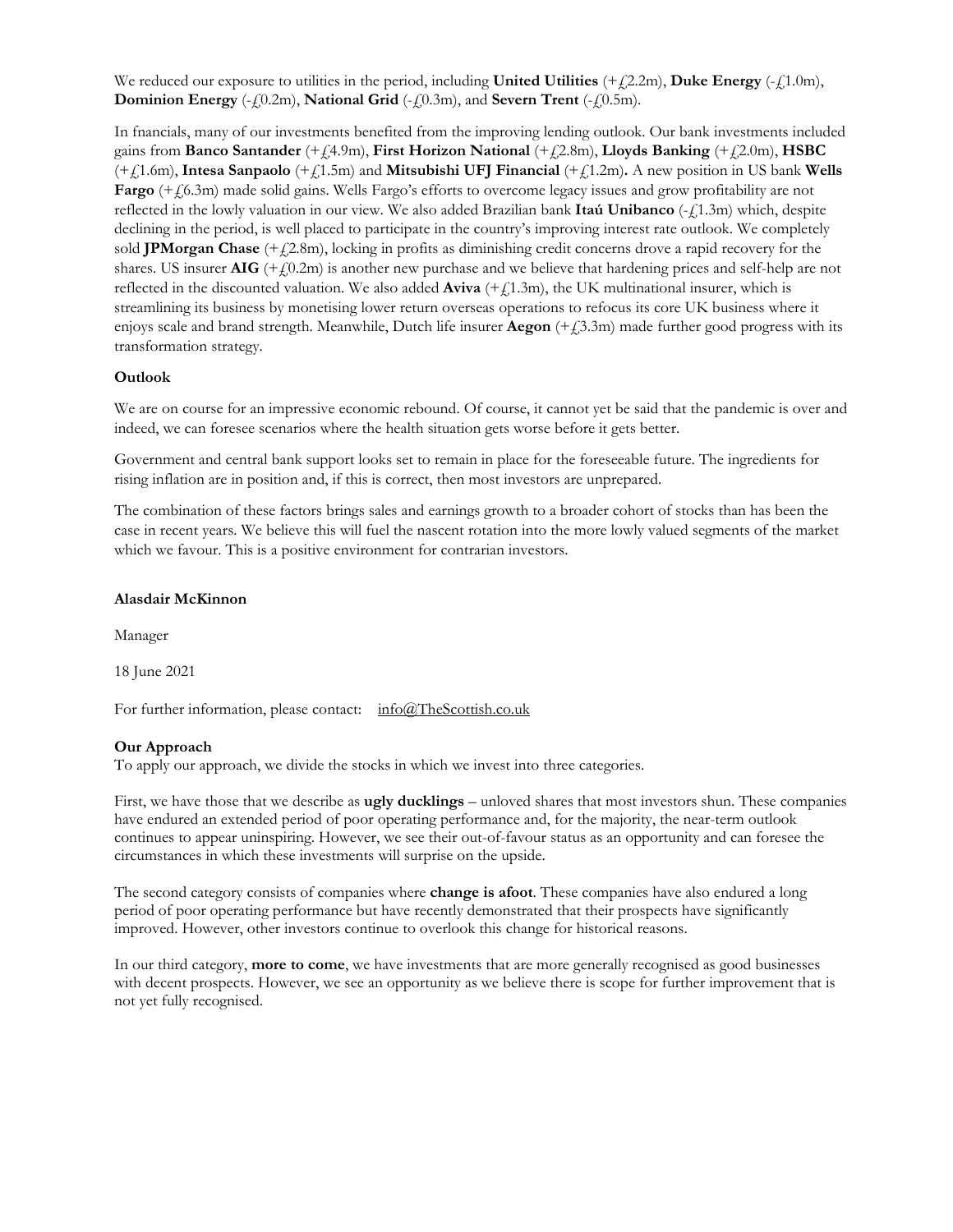# **Financial Summary**

|                                                 | 30 April       | 31 October    | Change        | Total return  |
|-------------------------------------------------|----------------|---------------|---------------|---------------|
|                                                 | 2021           | 2020          | $\frac{0}{0}$ | $\frac{0}{0}$ |
| NAV with borrowings at market value             | 851.6p         | 755.5p        | $+12.7$       | $+14.4$       |
| NAV with borrowings at amortised cost           | 891.2p         | 793.6p        | $+12.3$       | $+13.9$       |
| Ex-income NAV with borrowings at market value   | 845.3p         | 750.9p        | $+12.6$       |               |
| Ex-income NAV with borrowings at amortised cost | 884.9p         | 789.0p        | $+12.2$       |               |
| Share price                                     | 780.0p         | 681.0p        | $+14.5$       | $+16.4$       |
| Discount to NAV with borrowings at market value | 8.4%           | $9.9\%$       |               |               |
| MSCI ACWI                                       |                |               | $+19.0$       | $+19.8$       |
|                                                 | $\pounds$ '000 | $\pounds 000$ |               |               |
| Equity investments                              | 634,256        | 581,235       |               |               |
| Pension surplus                                 | 1,161          | 1,161         |               |               |
| Net current assets                              | 41,989         | 80,542        |               |               |
| Total assets                                    | 677,406        | 662,938       |               |               |
| Long-term borrowings at amortised cost          | (84,059)       | (84, 013)     |               |               |
| Pension scheme deferred tax on surplus          | (406)          | (406)         |               |               |
| Shareholders' funds                             | 592,941        | 578,519       |               |               |

|                                             | Six months<br>to 30 April<br>2021 | Six months<br>to 30 April<br>2020 | Change<br>$\frac{0}{0}$ |
|---------------------------------------------|-----------------------------------|-----------------------------------|-------------------------|
| Earnings per share                          | 11.58 <sub>p</sub>                | 9.73 <sub>p</sub>                 | 19.0                    |
| Dividends per share                         | 11.60 <sub>p</sub>                | 11.40p                            | 1.8                     |
| UK Consumer Prices Index – annual inflation |                                   |                                   | 1.5                     |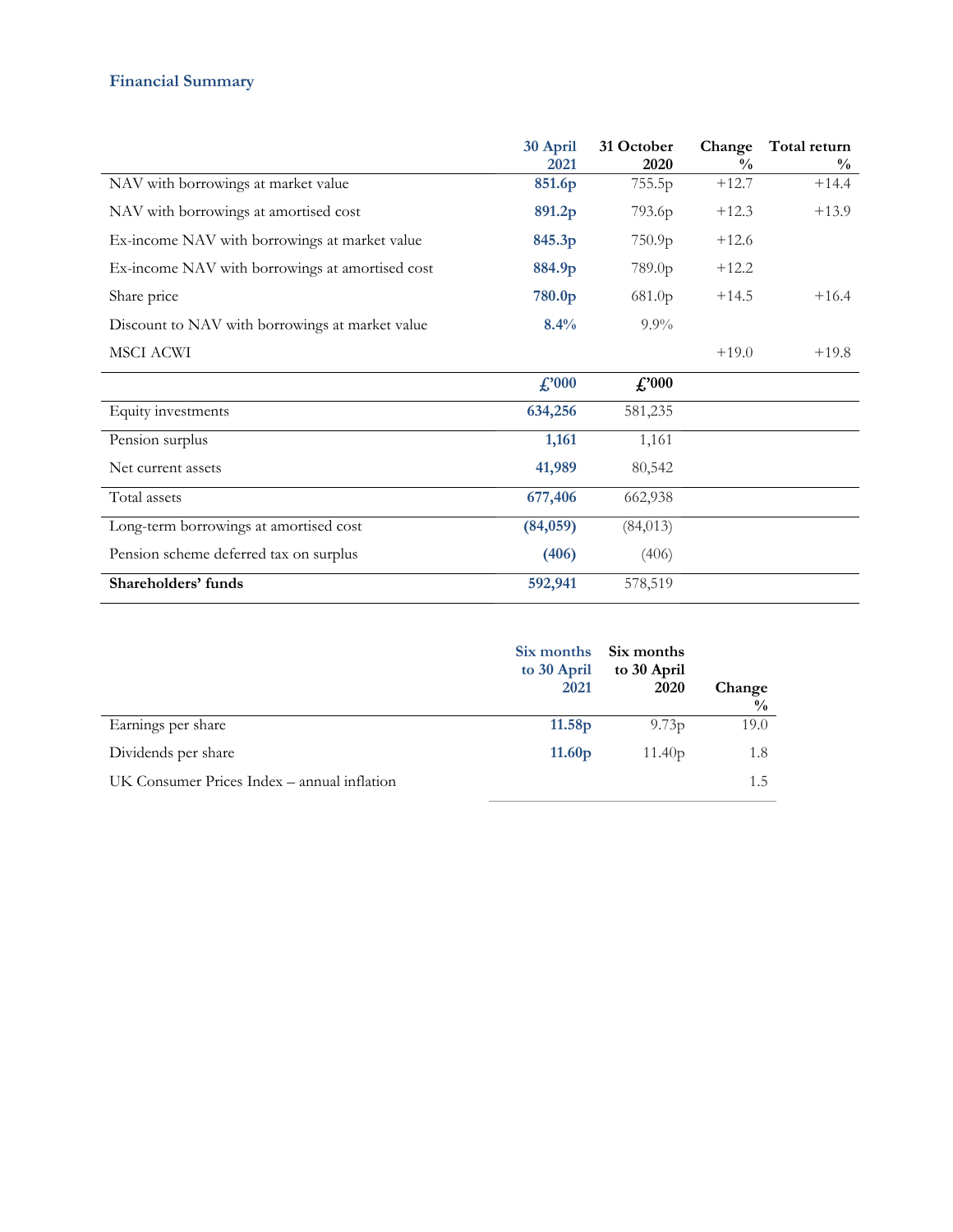### **List of Investments**

## **As at 30 April 2021**

### **Listed equities**

| Holding                      | Country      | Market<br>value<br>$f'_0$ 000 | Cumulative<br>weight<br>$\frac{0}{0}$ | Holding                     | Country     | Market<br>value<br>$\frac{1}{2}$ . | Cumulativ<br>e weight<br>$\frac{0}{0}$ |
|------------------------------|--------------|-------------------------------|---------------------------------------|-----------------------------|-------------|------------------------------------|----------------------------------------|
| Newmont                      | US           | 32,537                        |                                       | Capri                       | US          | 6,081                              |                                        |
| Newcrest Mining              | Australia    | 32,391                        |                                       | Adecco                      | Switzerland | 6,584                              |                                        |
| <b>Barrick Gold</b>          | Canada       | 29,316                        |                                       | Bristol-Myers Squibb        | <b>US</b>   | 6,312                              |                                        |
| BT                           | UK           | 24,671                        |                                       | Whitbread                   | UK          | 6,164                              |                                        |
| Wells Fargo                  | <b>US</b>    | 23,265                        |                                       | AT&T                        | <b>US</b>   | 5,967                              |                                        |
| Cheesecake Factory           | <b>US</b>    | 21,741                        |                                       | Bayer                       | Germany     | 5,943                              |                                        |
| Banco Santander              | Spain        | 20,038                        |                                       | <b>HSBC</b>                 | UK          | 4,260                              |                                        |
| Exxon Mobil                  | <b>US</b>    | 19,680                        |                                       | Tele2                       | Sweden      | 3,979                              |                                        |
| East Japan Railway           | Japan        | 18,681                        |                                       | Royal Mail                  | UK          | 3,581                              |                                        |
| Total                        | France       | 16,359                        | 37.6                                  | Philip Morris International | US.         | 3,568                              |                                        |
| Kingfisher                   | UK           | 16,196                        |                                       | <b>CCR</b>                  | Brazil      | 3,063                              |                                        |
| Royal Dutch Shell            | UK           | 15,936                        |                                       | PageGroup                   | UK          | 961                                |                                        |
| Halliburton                  | <b>US</b>    | 15,928                        |                                       | Total listed equities       |             | 631,881                            | 99.6                                   |
| BP                           | UK           | 15,832                        |                                       |                             |             |                                    |                                        |
| Gilead Sciences              | <b>US</b>    | 15,495                        |                                       |                             |             |                                    |                                        |
| AngloGold Ashanti            | South Africa | 15,215                        |                                       | Unlisted                    |             | Market                             | Cumulativ                              |
| Six Flags Entertainment      | US.          | 15,108                        |                                       |                             |             | value                              | weight                                 |
| Sanofi                       | France       | 14,454                        |                                       | Holding                     | Country     | £'000                              | $\frac{0}{0}$                          |
| Kirin                        | Japan        | 14,416                        |                                       | Heritable property          |             |                                    |                                        |
| Mitsubishi UFJ Financial     | Japan        | 13,562                        | 61.6                                  | and subsidiary              | UK          | 2,375                              | 0.4                                    |
| AIG                          | <b>US</b>    | 13,277                        |                                       | Total unlisted              |             | 2,375                              | 0.4                                    |
| United Utilities             | UK           | 12,952                        |                                       |                             |             |                                    |                                        |
| Gold Fields                  | South Africa | 12,397                        |                                       | <b>Total investments</b>    |             | 634,256                            | 100.0                                  |
| Itaú Unibanco                | Brazil       | 10,957                        |                                       |                             |             |                                    |                                        |
| Carrefour                    | France       | 10,838                        |                                       |                             |             |                                    |                                        |
| Intesa Sanpaolo              | Italy        | 10,586                        |                                       |                             |             |                                    |                                        |
| Ambev                        | Brazil       | 10,204                        |                                       |                             |             |                                    |                                        |
| Helmerich & Payne            | <b>US</b>    | 9,090                         |                                       |                             |             |                                    |                                        |
| Pfizer                       | <b>US</b>    | 8,989                         |                                       |                             |             |                                    |                                        |
| Aegon                        | Netherlands  | 8,874                         | 78.7                                  |                             |             |                                    |                                        |
| Lloyds Banking               | UK           | 8,413                         |                                       |                             |             |                                    |                                        |
| MTN                          | South Africa | 8,078                         |                                       |                             |             |                                    |                                        |
| Altria                       | <b>US</b>    | 8,000                         |                                       |                             |             |                                    |                                        |
| <b>Babcock International</b> | UK           | 7,941                         |                                       |                             |             |                                    |                                        |
| First Horizon                | <b>US</b>    | 7,715                         |                                       |                             |             |                                    |                                        |
| Publicis                     | France       | 7,162                         |                                       |                             |             |                                    |                                        |
| Aviva                        | UK           | 7,162                         |                                       |                             |             |                                    |                                        |
| <b>KPN</b>                   | Netherlands  | 7,122                         |                                       |                             |             |                                    |                                        |
| General Electric             | <b>US</b>    | 7,060                         |                                       |                             |             |                                    |                                        |
| Hennes & Mauritz             | Sweden       | 7,060                         | 90.6                                  |                             |             |                                    |                                        |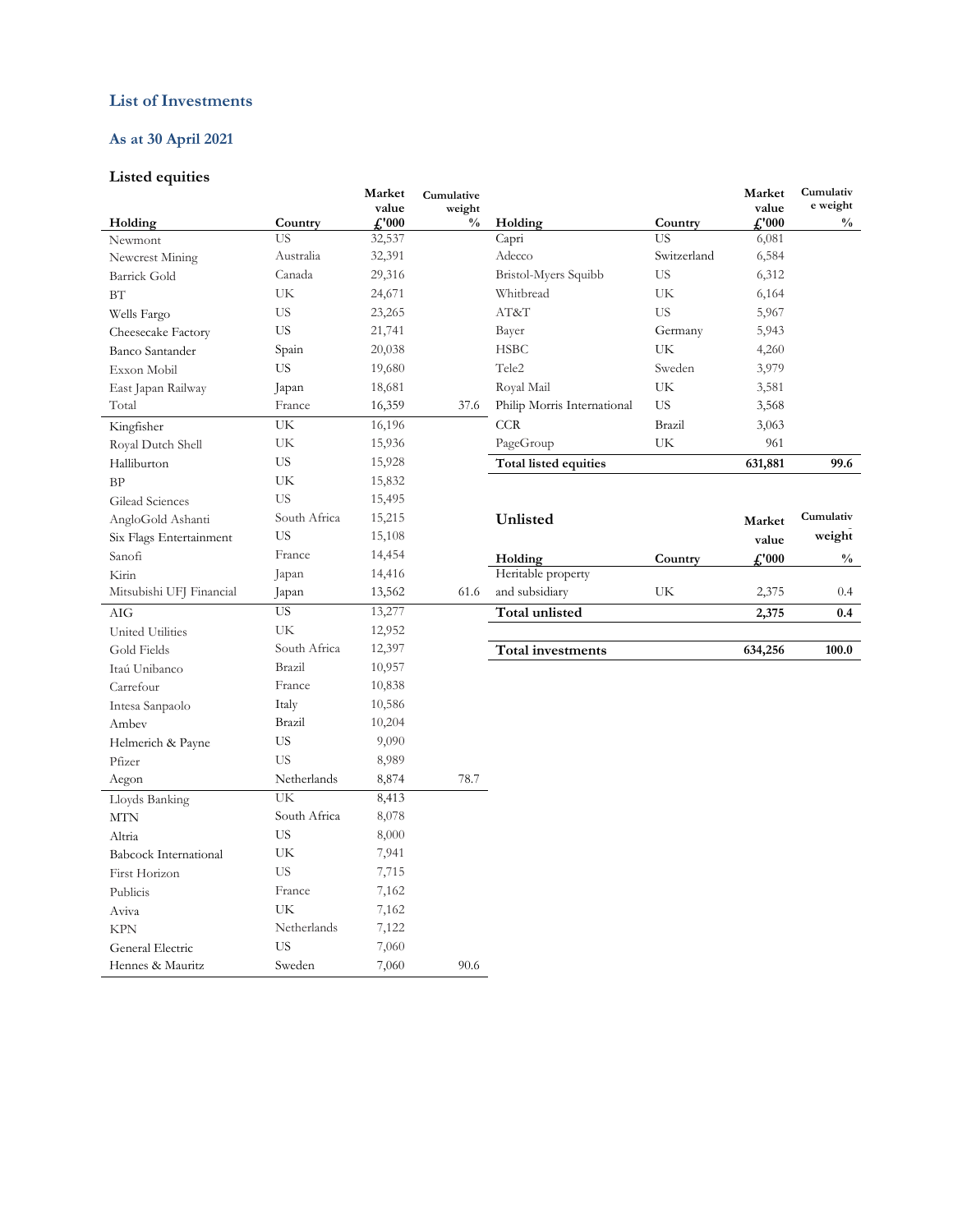### **Distribution of Assets**

### **Distribution of Total Assets**

|                               | 30 April 2021 | 31 October 2020 |
|-------------------------------|---------------|-----------------|
| by Sector                     | $\frac{0}{0}$ | $\frac{0}{0}$   |
| Energy                        | 13.7          | 4.9             |
| Materials                     | 18.0          | 22.9            |
| Industrials                   | 7.1           | 0.9             |
| Consumer Discretionary        | 10.8          | 1.9             |
| Consumer Staples              | 6.9           | 15.7            |
| Health Care                   | 7.5           | 14.5            |
| Financials                    | 19.3          | 5.0             |
| Information Technology        |               |                 |
| <b>Communication Services</b> | 8.4           | 13.0            |
| <b>Utilities</b>              | 1.9           | 8.9             |
| Real Estate                   |               |                 |
| Pension surplus               | 0.2           | 0.2             |
| Net current assets            | 6.2           | 12.1            |
| Total assets                  | 100.0         | 100.0           |

|                         | 30 April 2021 | 31 October 2020 |
|-------------------------|---------------|-----------------|
| by Region               | $\frac{0}{0}$ | $\frac{0}{0}$   |
| UK.                     | 18.6          | 15.6            |
| Europe (ex UK)          | 17.5          | 13.5            |
| North America           | 36.9          | 36.6            |
| Latin America           | 3.6           | 0.4             |
| Japan                   | 6.9           | 7.9             |
| Asia Pacific (ex Japan) | 4.8           | 10.8            |
| Middle East & Africa    | 5.3           | 2.9             |
| Pension surplus         | 0.2           | 0.2             |
| Net current assets      | 6.2           | 12.1            |
| Total assets            | 100.0         | 100.0           |

### **Allocation of Shareholders' Funds**

| Allocation of Shareholders Funds | 30 April 2021<br>$\frac{0}{0}$ |
|----------------------------------|--------------------------------|
| Total equities                   | 107.0                          |
| Pension surplus                  | 0.2                            |
| Net current assets               | 7.1                            |
| Borrowings at amortised cost     | (14.2)                         |
| Provisions for liabilities       | (0.1)                          |
| Shareholders' funds              | 100.0                          |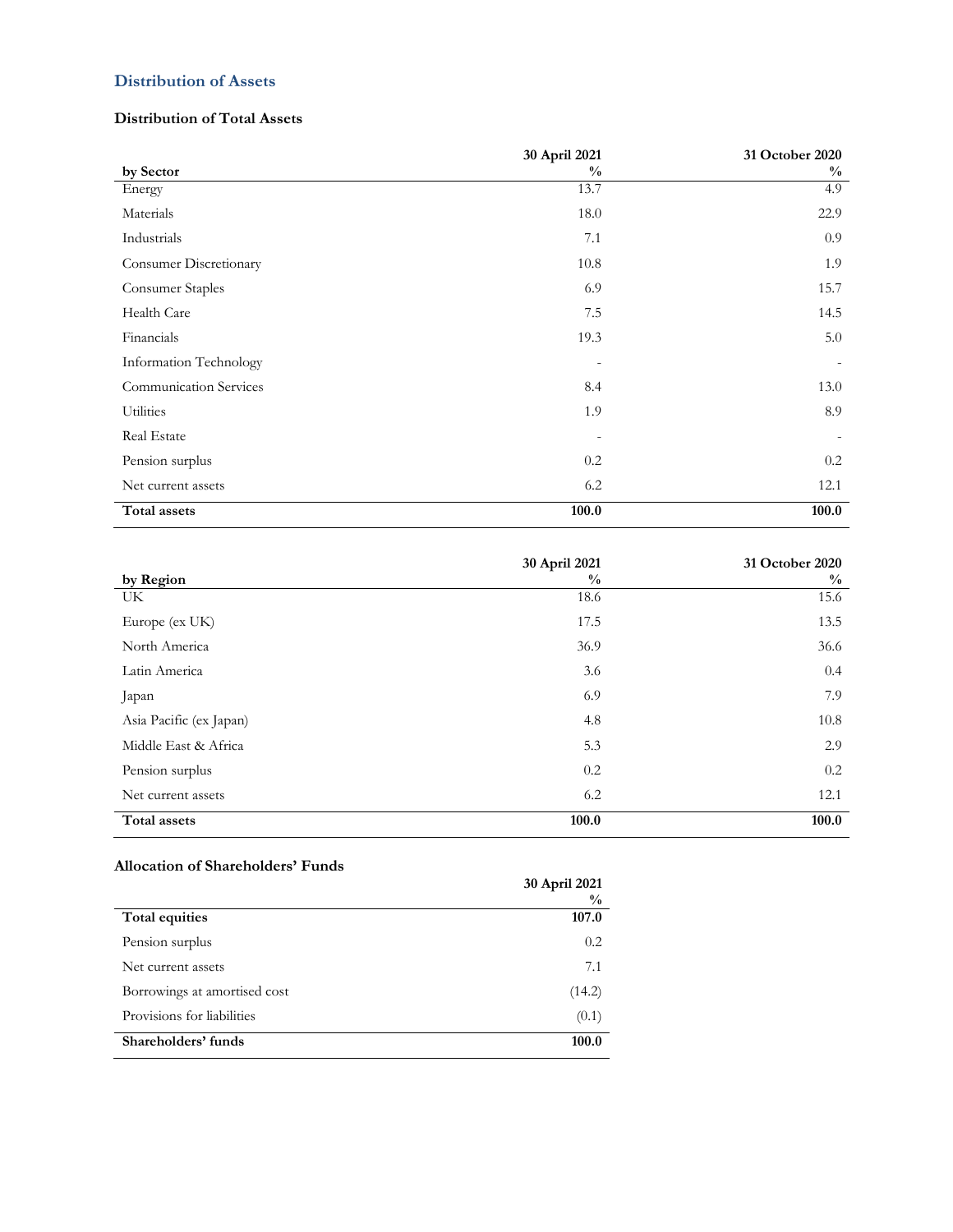#### **Income Statement**

|                                                                                 | Six months to 30 April 2021<br>(unaudited) |                                         | Six months to 30 April 2020<br>(unaudited) |                               |                   | Year to 31 October 2020<br>(audited) |                      |                      |                                       |
|---------------------------------------------------------------------------------|--------------------------------------------|-----------------------------------------|--------------------------------------------|-------------------------------|-------------------|--------------------------------------|----------------------|----------------------|---------------------------------------|
|                                                                                 | Revenue<br>$\mathcal{L}$ '000              | Capital<br>$\textbf{\textsterling}1000$ | <b>Total</b><br>f''000                     | Revenue<br>$\mathcal{L}$ '000 | Capital<br>f.'000 | Total<br>$\textcolor{red}{f}$ ,'000  | Revenue<br>$f''$ 000 | Capital<br>$f''$ 000 | Total<br>$\textbf{\textsterling}1000$ |
| Net gains/(losses) on investments held at fair value<br>through profit and loss | $\sim$                                     | 63,434                                  | 63,434                                     |                               | (45, 119)         | (45, 119)                            |                      | (78, 698)            | (78,698)                              |
| Net (losses)/gains on currencies                                                |                                            | (1,017)                                 | (1,017)                                    |                               | 1,201             | 1,201                                | $\overline{a}$       | 818                  | 818                                   |
| Income                                                                          | 11,179                                     | ٠                                       | 11,179                                     | 10,005                        | $\equiv$          | 10,005                               | 21,737               |                      | 21,737                                |
| Expenses                                                                        | (1, 175)                                   | (665)                                   | (1, 840)                                   | (1, 128)                      | (583)             | (1,711)                              | (2,346)              | (1,069)              | (3, 415)                              |
| Net Return before Finance Costs and Taxation                                    | 10,004                                     | 61,752                                  | 71,756                                     | 8,877                         | (44,501)          | (35, 624)                            | 19,391               | (78, 949)            | (59, 558)                             |
| Interest payable                                                                | (866)                                      | (1,608)                                 | (2, 474)                                   | (868)                         | (1,612)           | (2,480)                              | (1,732)              | (3,217)              | (4,949)                               |
| Return on Ordinary Activities before Tax                                        | 9,138                                      | 60,144                                  | 69,282                                     | 8,009                         | (46, 113)         | (38, 104)                            | 17,659               | (82, 166)            | (64, 507)                             |
| Tax on ordinary activities                                                      | (1,039)                                    | $\sim$                                  | (1,039)                                    | (822)                         |                   | (822)                                | (1,673)              |                      | (1,673)                               |
| <b>Return attributable to Shareholders</b>                                      | 8,099                                      | 60,144                                  | 68,243                                     | 7,187                         | (46, 113)         | (38, 926)                            | 15,986               | (82, 166)            | (66, 180)                             |
| Return per share (basic and fully diluted)                                      | 11.58p                                     | 86.00 <sub>p</sub>                      | 97.58p                                     | 9.73p                         | (62.45)p          | (52.72)p                             | 21.70p               | (111.52)p            | (89.82)p                              |
| Weighted average number of shares in issue                                      |                                            | 69,931,830                              |                                            |                               | 73,834,003        |                                      |                      | 73,677,432           |                                       |
|                                                                                 | f.'000                                     |                                         |                                            | f.'000                        |                   |                                      | $\pounds 000$        |                      |                                       |
| Dividends payable                                                               | 7,725                                      |                                         |                                            | 8,411                         |                   |                                      | 16,924               |                      |                                       |
| Income comprises:<br>Dividends                                                  |                                            |                                         |                                            |                               |                   |                                      |                      |                      |                                       |
| Interest                                                                        | 11,176<br>3                                |                                         |                                            | 9,795<br>210                  |                   |                                      | 21,521<br>216        |                      |                                       |
|                                                                                 | 11,179                                     |                                         |                                            | 10,005                        |                   |                                      | 21,737               |                      |                                       |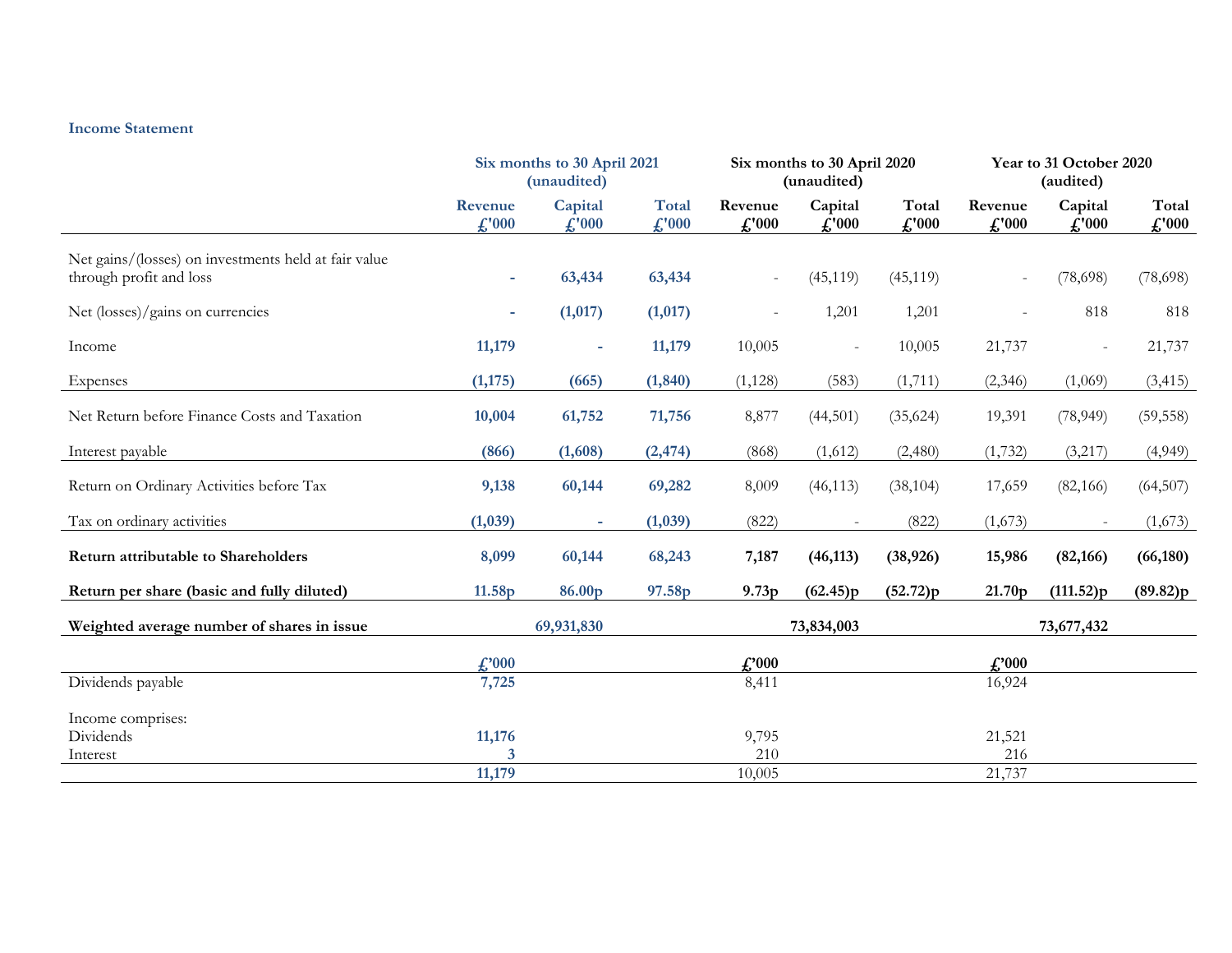## **Balance Sheet**

|                                                             | As at<br>30 April 2021<br>(unaudited)<br>$\pounds 000$ | As at<br>31 October 2020<br>(audited)<br>$\pounds 000$ | As at<br>30 April 2020<br>(unaudited)<br>$\pounds 000$ |
|-------------------------------------------------------------|--------------------------------------------------------|--------------------------------------------------------|--------------------------------------------------------|
| <b>Fixed Assets</b>                                         |                                                        |                                                        |                                                        |
| Investments                                                 | 634,256                                                | 581,235                                                | 589,697                                                |
| <b>Non-current Assets</b>                                   |                                                        |                                                        |                                                        |
| Pension Surplus                                             | 1,161                                                  | 1,161                                                  |                                                        |
| <b>Current Assets</b>                                       |                                                        |                                                        |                                                        |
| Debtors                                                     | 5,928                                                  | 7,188                                                  | 1,780                                                  |
| Cash and cash equivalents                                   | 42,705                                                 | 75,981                                                 | 116,392                                                |
|                                                             | 48,633                                                 | 83,169                                                 | 118,172                                                |
| Creditors: liabilities falling due within one year          | (6, 644)                                               | (2,627)                                                | (185)                                                  |
| <b>Net Current Assets</b>                                   | 41,989                                                 | 80,542                                                 | 117,987                                                |
| <b>Total Assets less Current Liabilities</b>                | 677,406                                                | 662,938                                                | 707,684                                                |
| Creditors: liabilities falling due after more than one year |                                                        |                                                        |                                                        |
| Long-term borrowings at amortised cost                      | (84,059)                                               | (84, 013)                                              | (83,967)                                               |
| <b>Provisions for Liabilities</b>                           |                                                        |                                                        |                                                        |
| Pension scheme deferred tax on surplus                      | (406)                                                  | (406)                                                  |                                                        |
| Pension liability                                           |                                                        |                                                        | (1,279)                                                |
| <b>Net Assets</b>                                           | 592,941                                                | 578,519                                                | 622,438                                                |
| <b>Capital and Reserves</b>                                 |                                                        |                                                        |                                                        |
| Called-up share capital                                     | 16,632                                                 | 18,244                                                 | 18,453                                                 |
| Share premium account                                       | 39,922                                                 | 39,922                                                 | 39,922                                                 |
| Capital redemption reserve                                  | 54,229                                                 | 52,637                                                 | 52,408                                                 |
| Capital reserve                                             | 437,945                                                | 423,402                                                | 467,194                                                |
| Revenue reserve                                             | 44,213                                                 | 44,334                                                 | 44,461                                                 |
| <b>Shareholders' Funds</b>                                  | 592,941                                                | 578,519                                                | 622,438                                                |
|                                                             |                                                        |                                                        |                                                        |
| Net Asset Value per share (basic and fully                  |                                                        |                                                        |                                                        |
| diluted) with borrowings at amortised cost                  | 891.2p                                                 | 793.6p                                                 | 843.3p                                                 |
| Number of shares in issue at period end                     | 66,529,521                                             | 72,896,247                                             | 73,813,508                                             |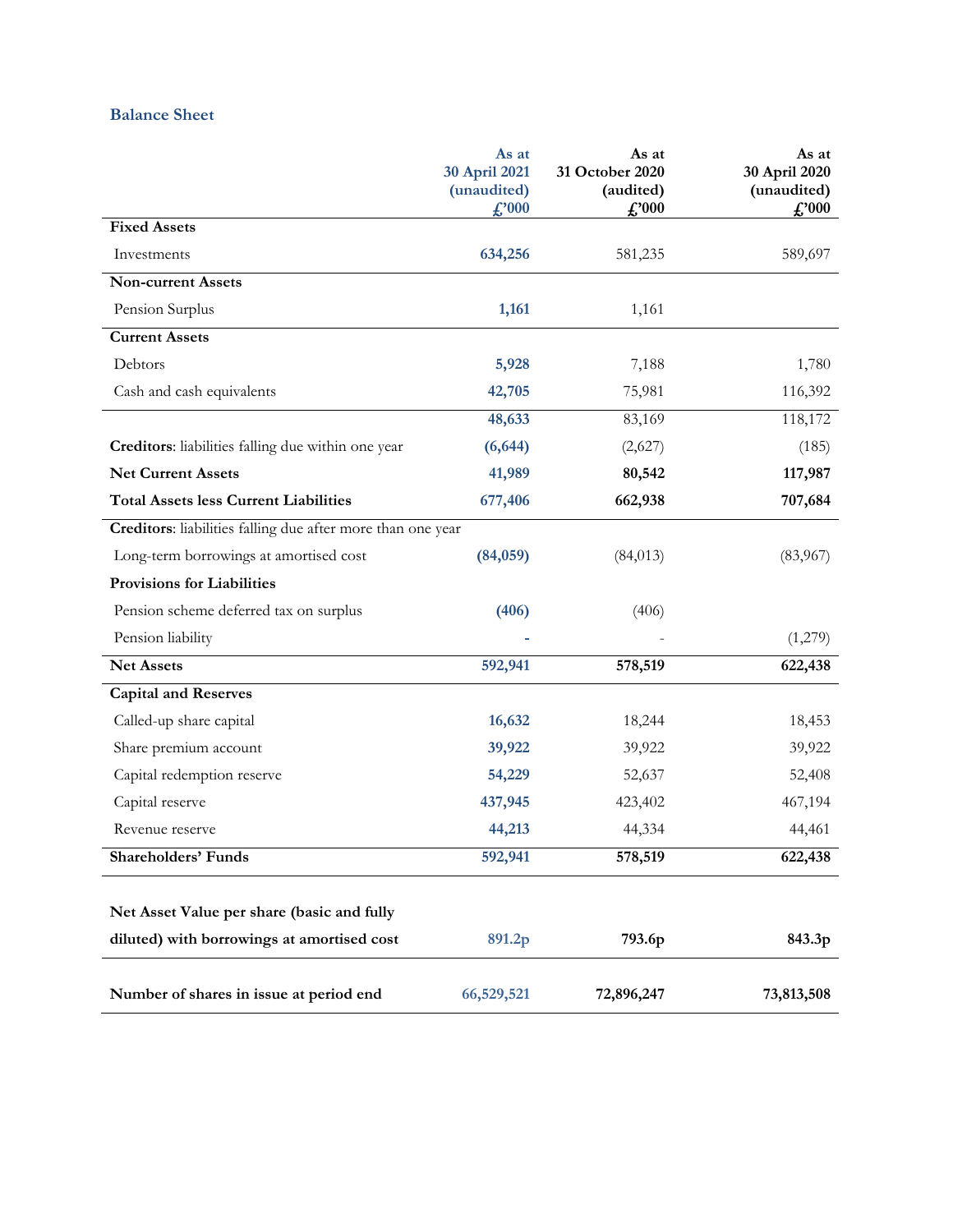## **Statement of Comprehensive Income**

|                              | Six months to<br>30 April 2021<br>(unaudited)<br>$\pounds$ '000 | Six months to<br>30 April 2020<br>(unaudited)<br>$\pounds 000$ | Year to<br>31 October 2020<br>(audited)<br>$\pounds 000$ |  |
|------------------------------|-----------------------------------------------------------------|----------------------------------------------------------------|----------------------------------------------------------|--|
| Return attributable to       | 68,243                                                          | (38, 926)                                                      | (66,180)                                                 |  |
| shareholders                 |                                                                 |                                                                |                                                          |  |
| Actuarial losses relating to |                                                                 |                                                                | (1,176)                                                  |  |
| pension scheme               |                                                                 |                                                                |                                                          |  |
| Pension scheme deferred tax  |                                                                 |                                                                | (406)                                                    |  |
| on surplus                   |                                                                 |                                                                |                                                          |  |
| Total comprehensive income   | 68,243                                                          | (38, 926)                                                      | (67, 762)                                                |  |
| for the period               |                                                                 |                                                                |                                                          |  |
| Total comprehensive income   |                                                                 |                                                                |                                                          |  |
| per share                    | 97.58p                                                          | (52.72)p                                                       | (91.97)p                                                 |  |
|                              |                                                                 |                                                                |                                                          |  |

# **Statement of Changes in Equity**

|                             | Six months to<br>30 April 2021<br>(unaudited)<br>$f''_{000}$ | Six months to<br>30 April 2020<br>(unaudited)<br>$f_{\rm s}$ ,'000 | Year to<br>31 October 2020<br>(audited)<br>$\pounds 000$ |
|-----------------------------|--------------------------------------------------------------|--------------------------------------------------------------------|----------------------------------------------------------|
| Opening shareholders' funds | 578,519                                                      | 676,793                                                            | 676,793                                                  |
| Total comprehensive income  | 68,243                                                       | (38, 926)                                                          | (67, 762)                                                |
| Dividend payments           | (8,220)                                                      | (14,806)                                                           | (23, 178)                                                |
| Share buybacks              | (45, 601)                                                    | (623)                                                              | (7, 334)                                                 |
| Closing shareholders' funds | 592,941                                                      | 622,438                                                            | 578,519                                                  |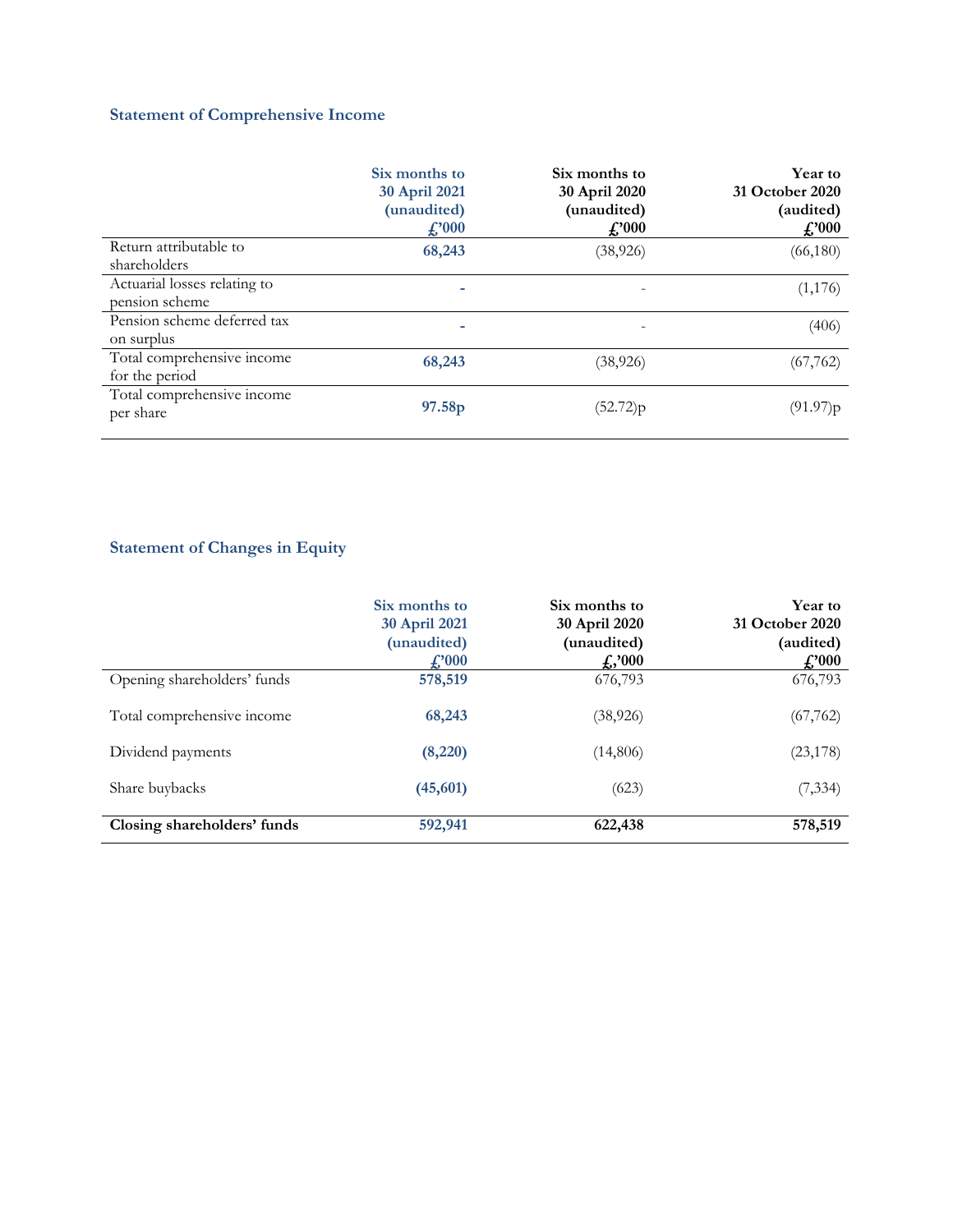## **Cash Flow Statement**

|                                                      | Six months to<br>30 April 2021<br>(unaudited)<br>f.'000 | Six months to<br>30 April 2020<br>(unaudited)<br>f.'000 | Year to<br>31 October 2020<br>(audited)<br>$\pounds 000$ |
|------------------------------------------------------|---------------------------------------------------------|---------------------------------------------------------|----------------------------------------------------------|
| Operating activities                                 |                                                         |                                                         |                                                          |
| Net revenue before finance costs and taxation        | 10,004                                                  | 8,877                                                   | 19,391                                                   |
| Expenses charged to capital                          | (665)                                                   | (583)                                                   | (1,069)                                                  |
| Decrease in accrued income                           | 19                                                      | 718                                                     | 278                                                      |
| Increase/(Decrease) in other payables                | 3,456                                                   | (479)                                                   | (60)                                                     |
| Decrease in other receivables                        | 1                                                       | 158                                                     | 158                                                      |
| Adjustment for pension funding                       |                                                         |                                                         | (3,616)                                                  |
| Tax on investment income                             | (1, 146)                                                | (1,019)                                                 | (1,637)                                                  |
| Cash flows from operating activities                 | 11,669                                                  | 7,672                                                   | 13,445                                                   |
| Investing activities                                 |                                                         |                                                         |                                                          |
| Purchases of investments                             | (303, 807)                                              | (146, 286)                                              | (178, 725)                                               |
| Disposals of investments                             | 314,412                                                 | 200,491                                                 | 203,970                                                  |
| Cash flows from investing activities                 | 10,605                                                  | 54,205                                                  | 25,245                                                   |
|                                                      |                                                         |                                                         |                                                          |
| Cash flows before financing activities               | 22,274                                                  | 61,877                                                  | 38,690                                                   |
| <b>Financing activities</b>                          |                                                         |                                                         |                                                          |
| Dividends paid                                       | (8,220)                                                 | (14,806)                                                | (23, 178)                                                |
| Share buybacks                                       | (44, 902)                                               | (623)                                                   | (7,052)                                                  |
| Interest paid                                        | (2, 428)                                                | (2, 434)                                                | (4,857)                                                  |
| Cash flows used in financing activities              | (55, 550)                                               | (17, 863)                                               | (35,087)                                                 |
|                                                      |                                                         |                                                         |                                                          |
| Net movement in cash and cash equivalents            | (33, 276)                                               | 44,014                                                  | 3,603                                                    |
| Cash and cash equivalents at the beginning of period | 75,981                                                  | 72,378                                                  | 72,378                                                   |
| Cash and cash equivalents at the end of period*      | 42,705                                                  | 116,392                                                 | 75,981                                                   |

\* Cash and cash equivalents represent cash at bank and short-term money market deposits.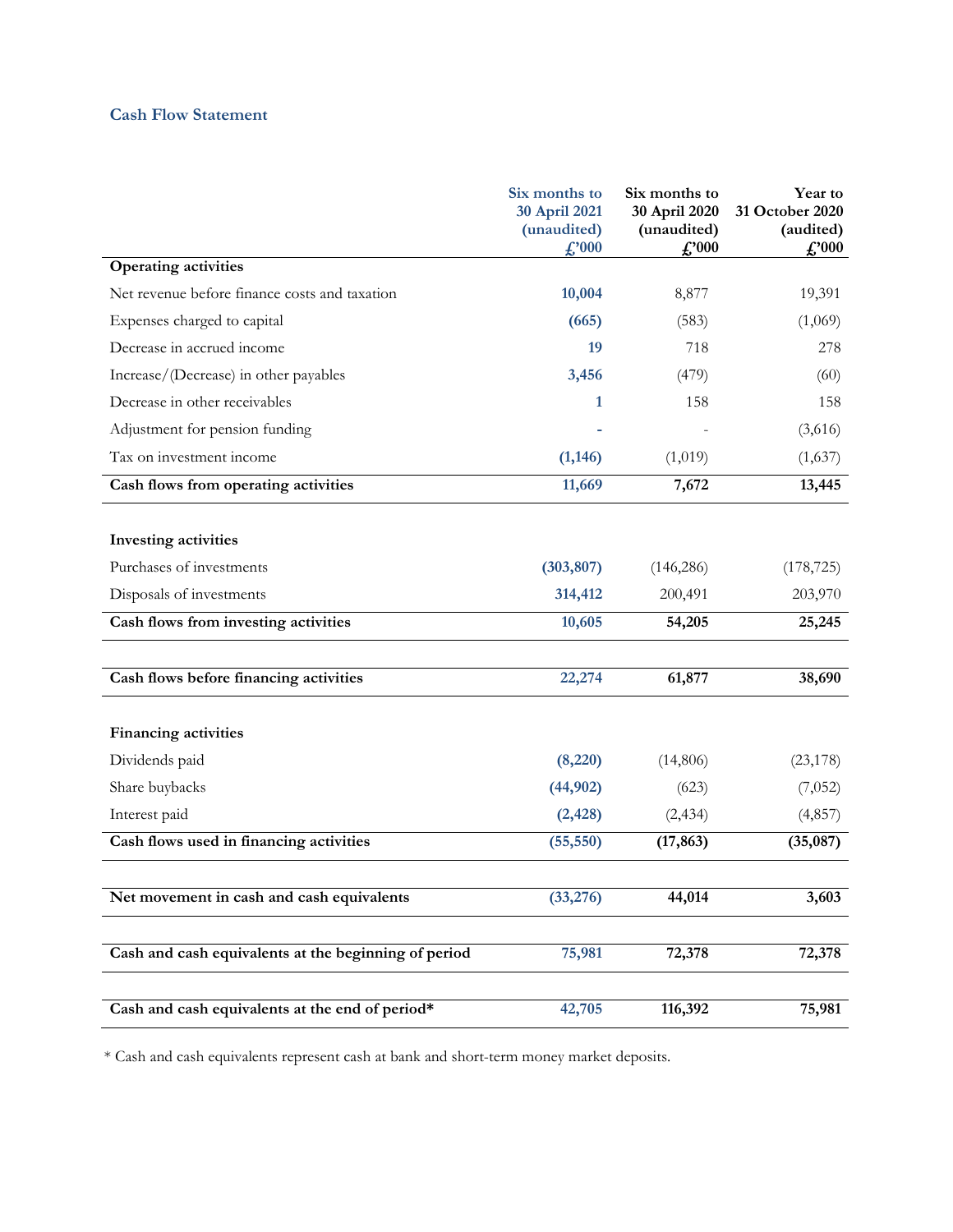#### **Notes**

The condensed set of Financial Statements for the six months to 30 April 2021 has been prepared in accordance with FRS 104 'Interim Financial Reporting' and the AIC's Statement of Recommended Practice and has not been audited or reviewed by the Auditor pursuant to the Auditing Practices Board Guidance on 'Review of Interim Financial Information'. The condensed set of Financial Statements for the six months to 30 April 2021 has been prepared on the basis of the same accounting policies as set out in the Company's Annual Report for the year ended 31 October 2020.

The Directors have considered the nature of the Company's principal risks and uncertainties, including the implications of the current Covid-19 pandemic. In addition, the Company has considered its investment objective and policy, assets and liabilities, as well as projections of both income and expenditure and its dividend policy. Of particular note, the assets of the Company comprise mainly equities, listed on recognised exchanges, which are readily realisable. It is the opinion of the Directors that the Company is expected to be able to continue in operational existence for the foreseeable future and, hence, the condensed set of Financial Statements have been prepared on a going concern basis.

The information contained in the Interim Report does not constitute statutory accounts as defined in sections 434-436 of the Companies Act 2006. Where applicable, the figures have been extracted from the Annual Report for the year ended 31 October 2020 which has been filed with the Registrar of Companies and which contains an unqualified report from the Auditor.

The second quarterly interim dividend of 5.8p will be paid on 2 August 2021 to shareholders registered at 2 July 2021, with an ex dividend date of 1 July 2021. This dividend will amount to  $\text{\textsterling}3.8\text{m}$ .

The first quarterly interim dividend of  $f$ , 3.9m was paid on 10 May 2021.

Equity investments include the unlisted portfolio of  $\ell$ , 2.4m (31 October 2020:  $\ell$ , 2.4m).

The weighted average number of shares in issue during the half-year was 69,931,830 (2020: 73,834,003) and this figure has been used in calculating the return per share shown in the income statement. The net asset value per share at 30 April 2021 has been calculated using the number of shares in issue on that date which was 66,529,521

(31 October 2020: 72,896,247).

### **Analysis of Changes in Net Debt**

|                                        |                      |            | Non-cash          | 30 April  |
|----------------------------------------|----------------------|------------|-------------------|-----------|
|                                        | 31 October 2020      | Cash flows | Movements         | 2021      |
|                                        | $^{\prime\prime}000$ | COO0       | $\mathcal{L}2000$ | £'000     |
| Cash                                   | 25,981               | 1,724      |                   | 27,705    |
| Short-term deposits                    | 50,000               | (35,000)   |                   | 15,000    |
| Long-term borrowings at amortised cost | (84, 013)            | $\sim$     | (46)              | (84,059)  |
|                                        | (8,032)              | (33,276)   | (46)              | (41, 354) |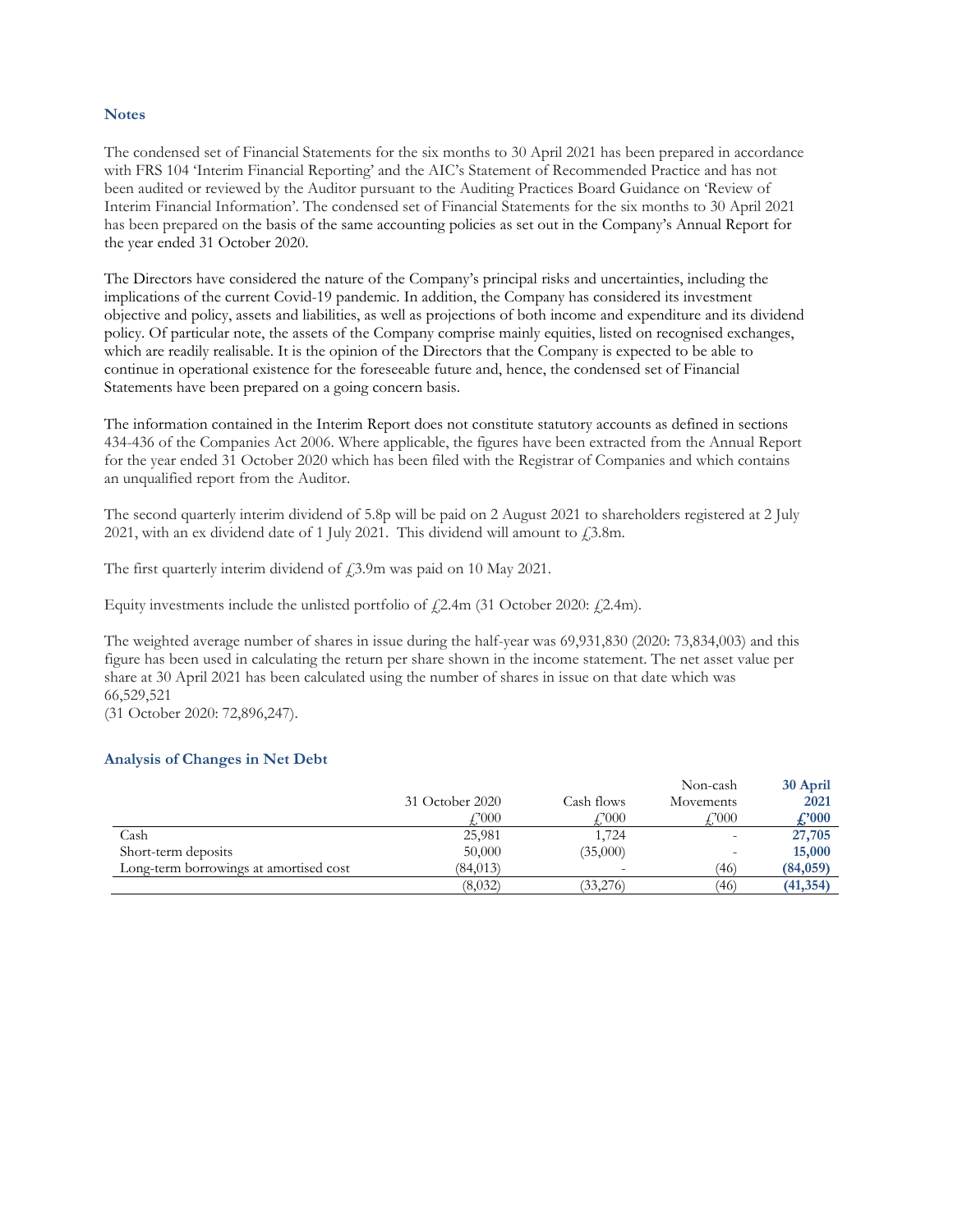### **Principal risks and uncertainties**

The principal risks and uncertainties facing the Company are considered under the following categories:

- Strategic
- Investment portfolio and performance
- Financial
- Operational
- Tax, legal and regulatory

Further information on the principal risks and uncertainties is listed on page 15 and detailed on pages 33 and 34 of the 2020 Annual Report; they are broadly unchanged from that year. An explanation of these risks and how they are managed is set out in Note 16 on pages 66 to 69 of the 2020 Annual Report.

These and other risks facing the Company are reviewed regularly by the Audit Committee and the Board, including the ongoing risks of the Covid-19 pandemic and the current review of investment management arrangements and their potential impact on the Company and its portfolio; we continue to monitor developments on a regular basis. Covid-19 also impacts our third party service providers, who have implemented business continuity plans and have been working almost entirely remotely and the Board is kept informed of any operational issues as they arise.

### **Responsibility statement**

The Board of Directors confirms that to the best of its knowledge:

- a) the condensed set of Financial Statements has been prepared on a going concern basis and in accordance with Financial Reporting Standard 104 and gives a true and fair view of the assets, liabilities, financial position and return of the Company;
- b) the Interim Report includes a fair review of the information required by Disclosure Guidance and Transparency Rule 4.2.7R (indication of important events during the first six months, their impact on the condensed set of Financial Statements and a description of the principal risks and uncertainties for the remaining six months of the year); and
- c) the Interim Report includes a fair review of the information required by Disclosure Guidance and Transparency Rule 4.2.8R (disclosure of related party transactions and changes therein);

For and on behalf of the board,

James Will Chairman

18 June 2021